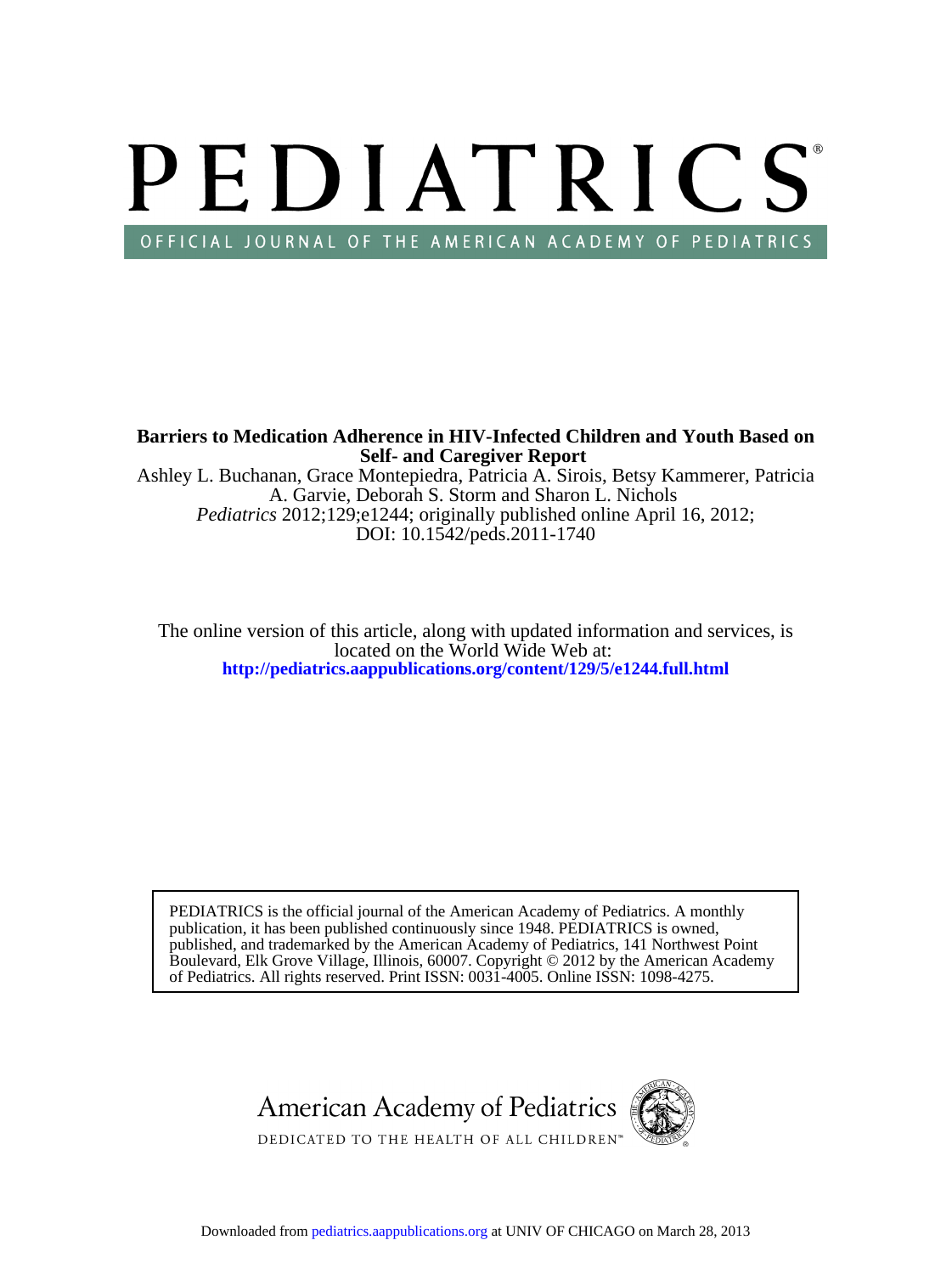# Barriers to Medication Adherence in HIV-Infected Children and Youth Based on Self- and Caregiver Report

WHAT'S KNOWN ON THIS SUBJECT: Nonadherence to antiretroviral therapy among children and youth with HIV is a frequent problem that can result in treatment failure and disease progression for this population. Children and adolescents face different barriers to adherence than adults infected with HIV.

WHAT THIS STUDY ADDS: Few studies have examined specific barriers to adherence as reported by children with perinatally acquired HIV and their caregivers. This report examines the agreement between child and caregiver perceptions of adherence barriers and the factors associated with these barriers.

# abstract

**OBJECTIVE:** Nonadherence to antiretroviral therapy among children/ youth with HIV often is associated with disease progression. This study examined the agreement between child and caregiver perceptions of barriers to adherence and factors associated with these barriers.

**METHODS:** Children/youth with perinatally acquired HIV and their parents/caregivers ( $n = 120$  dyads) completed a questionnaire about 19 potential barriers to adherence to the child's antiretroviral therapy regimen. Agreement between the 2 reports was measured via the kappa statistic. Factors associated with the barriers were assessed by using multiple logistic regression.

RESULTS: Of the 120 children, 55% were African American, 54% were boys, and the average age was 12.8 years. The most frequently reported barrier by either the caregiver or youth was "forgot." There were varying degrees of agreement between child and caregiver on the following barriers: "forgot," "taste," "child was away from home," "child refused," and "child felt good." Children who knew their HIV status were more likely to report logistical barriers, such as scheduling issues. Children with a biological parent as their caregiver were more likely to report regimen or fear of disclosure as a barrier.

**CONCLUSIONS:** Lack of agreement was observed for more than half of the studied barriers, indicating discrepancies between children's and caregivers' perceptions of factors that influence medication-taking. The findings suggest a need for interventions that involve both child and caregiver in the tasks of remembering when to administer the child's medications, sustaining adherence, and appropriately transitioning medication responsibility to the youth. Pediatrics 2012;129:e1244–e1251

AUTHORS: Ashley L. Buchanan, MS,<sup>a</sup> Grace Montepiedra, PhD,<sup>a</sup> Patricia A. Sirois, PhD,<sup>b</sup> Betsy Kammerer, PhD,<sup>c</sup> Patricia A. Garvie, PhD,<sup>d</sup> Deborah S. Storm, PhD,<sup>e</sup> and Sharon L. Nichols, PhDf

aCenter for Biostatistics in AIDS Research, Harvard School of Public Health, Boston, Massachusetts; **bDepartment of Pediatrics**, Tulane University School of Medicine, New Orleans, Louisiana; cDepartment of Psychiatry, Children's Hospital Boston, Boston, Massachusetts; dDepartment of Behavioral Medicine, St. Jude Children's Research Hospital, Memphis, Tennessee; eFrancois-Xavier Bagnoud Center, School of Nursing, University of Medicine and Dentistry of New Jersey, Newark, New Jersey; and <sup>f</sup>Department of Neurosciences, University of California, San Diego, La Jolla, California

#### KEY WORDS

children, HIV, adherence, adolescents, pediatric

#### ABBREVIATIONS

ART—antiretroviral therapy ARV—antiretroviral HAART—highly active antiretroviral therapy NRTI—nucleoside reverse transcriptase inhibitor PACTG—Pediatric AIDS Clinical Trials Group PI—protease inhibitor

The content is solely the responsibility of the authors and does not necessarily represent the official views of the National Institutes of Health.

Dr Garvie completed this work while on faculty at St Jude Children's Research Hospital; participation is continued as an independent consultant to the project.

www.pediatrics.org/cgi/doi/10.1542/peds.2011-1740

doi:10.1542/peds.2011-1740

Accepted for publication Jan 12, 2012

Address correspondence to Sharon L. Nichols, PhD, Department of Neurosciences, University of California, San Diego, La Jolla, CA. E-mail: [slnichols@ucsd.edu](mailto:slnichols@ucsd.edu)

(Continued on last page)

NIH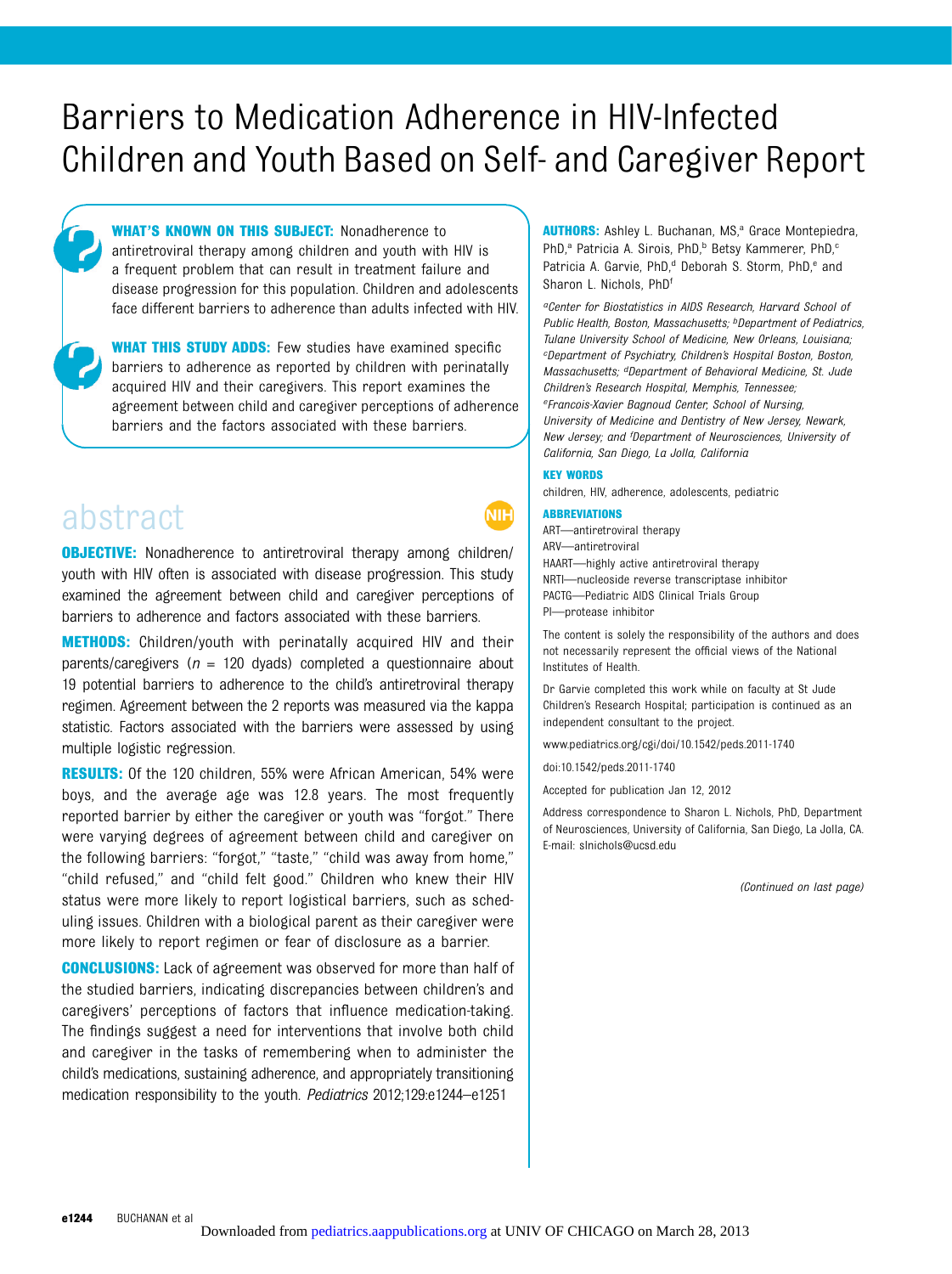Antiretroviral therapy (ART), specifically highly active antiretroviral therapy (HAART), has allowed children and youth with HIV to prolong survival well into adulthood<sup>1</sup>; however, nonadherence to ART is associated with disease progression and development of resistant strains that are impervious to available ART medications.2 At least 95% adherence is necessary for the best therapeutic outcomes in adults, $3$  which is significantly higher than adherence rates required for effective management of many other chronic medical conditions. ART regimens often are complicated, involving special dosing instructions and toxicities.4 Youth with HIV face different barriers to adherence than adults, because of factors such as the role of the caregiver, child's age and knowledge of HIV status, and the transition through adolescence to adulthood. Researching for Excellence in Adolescent Care and Health, an observational study that included adolescents infected with HIV via high-risk behavior, reported only 28.3% were consistently adherent to their HAART regimen, whereas clinical trials of ART therapies in children and adolescents reported adherence as high as 70%.5,6 Nevertheless, adherence in youth is far below the levels recommended to sustain virologic control. Therefore, health care providers need to appreciate the barriers to ART adherence in children/ youth with perinatally acquired HIV.

Few studies have examined specific barriers to adherence reported by children with perinatally acquired HIV andtheir caregivers. In an adult study, the most common reasons for nonadherence included not wanting to be reminded of HIV, not wanting others to notice illness, and not remembering to ask health care providers questions about the regimen.7 The Researching for Excellence in Adolescent Care and Health study found that the major barriers to adherence among adolescents

with HIV were medication-related adverse effects and complications in dayto-day routines.<sup>5</sup>

Data from the Pediatric AIDS Clinical Trials Group (PACTG) P1042S, a multisite observational study, indicated that child or caregiver endorsement of even 1 barrier to adherence was associated with higher child viral load.<sup>8</sup> After adjusting for child age at study entry, primary caregiver type, and child's knowledge of his or her HIV status, caregiver report of no barriers was significantly associated with lower viral load. Significant child-caregiver inter-rater agreement was observed in reporting at least 1 barrier to adherence, contrary to a prior report of low child-caregiver agreement on medication adherence, particularly when youth were older and assumed more responsibility for their medications.9 Another study found child-caregiver agreement about medication responsibility predicted better adherence.<sup>10</sup>

Younger children typically assume less responsibility than older children for medication-taking and may not know their HIV diagnosis.11 For many reasons, including disclosing the biological mother's HIV status, stigma, emotional impact, and/or discrimination, caregivers may wait until early adolescence to disclose HIV status to the child, which may adversely affect adherence to ART.11 As children enter adolescence, they often assume increasing responsibility for medication administration, with the primary caregiver's role reduced.12 Caregiver report of greater youth responsibility has been associated with poorer adherence, suggesting that transition of responsibility is not always successful and reflecting the need to better understand and facilitate this process.13 Knowledge about barriers to adherence to antiretroviral (ARV) medications, as independently reported by children and caregivers, may help clarify factors contributing to difficulty transitioning responsibility and inform potential interventions to improve ART adherence. This article examined agreement between child and caregiver perceptions of individual adherence barriers and associations of these barriers with ART regimen, medication responsibility, knowledge of HIV status, type of caregiver, and child age.

# **METHODS**

PACTG P1042S is a longitudinal substudy of PACTG P219C, a multicenter cohort study that followed HIV-infected and uninfected, perinatally HIV-exposed children in the United States from September 2000 to May 2007.14 For P1042S, 159 perinatally infected children and adolescents (ages  $8$  to  $\leq$ 19 years old) were randomly selected from P219C participants who were prescribed ART, were primarily English or Spanish speaking, and had completed at least 1 P219C neurocognitive assessment. The main purpose of P1042S was to examine cognitive and behavioral correlates of adherence to ART, assessed by pill count and child/adolescent and parent/caregiver self-report measures of adherence. Data collected at entry included barriers to medication adherence (child and caregiver reports), demographic data, and relevant child health status markers gathered within P219C. Centers for Disease Control and Prevention clinical classification was determined by the presence of any severely symptomatic diagnoses in children  $<$ 13 years of age, and the revised surveillance case definition of AIDSdefining conditions for adolescents  $\geq$ 13 years of age.<sup>15,16</sup>

# P1042S Child/Adolescent Questionnaire and Parent/ Caregiver Questionnaire

Reported barriers were obtained from the P1042S Child/Adolescent and Parent/ Caregiver Questionnaires (Table 1). Questionnaires were completed independently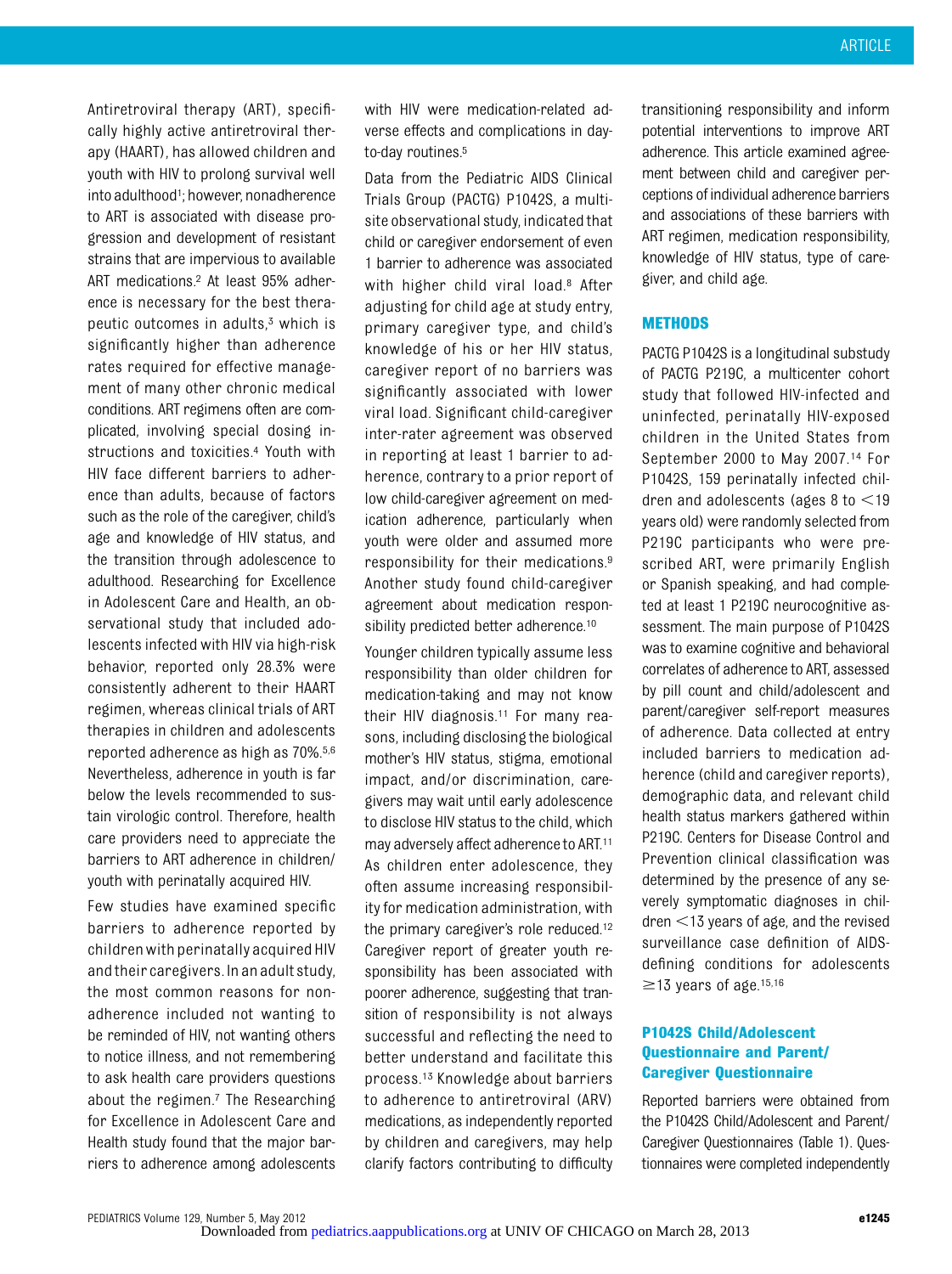TABLE 1 Questions on the Child/Adolescent and the Parent/Caregiver Questionnaire

People may miss their medications for various reasons. In the past month, how often have you/your child missed taking medication because of the following reasons? Circle 1 number for each question. Response options are: Never or Rarely, Sometimes, Often, Mostly or Always

| Type       | Barrier                                           | <b>Question to Child</b>                                                                   | Question to Caregiver                                                                            |
|------------|---------------------------------------------------|--------------------------------------------------------------------------------------------|--------------------------------------------------------------------------------------------------|
| Logistical | Child could not get meds                          | Couldn't get medication (drugstore<br>doesn't have supply)                                 | Couldn't get medication (drugstore doesn't<br>have supply)                                       |
|            | Did not refill                                    | Didn't refill: ran out                                                                     | Didn't refill; ran out                                                                           |
|            | Forgot                                            | Forgot                                                                                     | Forgot                                                                                           |
|            | Schedule interfered                               | Scheduling interferes with lifestyle<br>(meals, school, sleep)                             | Scheduling interferes with child's lifestyle<br>(meals, school, sleep)                           |
|            | Multiple caregivers                               | Multiple caregivers                                                                        | Multiple caregivers                                                                              |
|            | Child away                                        | Were away from home                                                                        | Child was away from home                                                                         |
|            | Busy with other things                            | Were busy with other things                                                                | We were busy with other things                                                                   |
|            | Change in daily routine                           | Had a change in daily routine                                                              | We had a change in daily routine                                                                 |
|            | Slept through dose time                           | Fell asleep or slept through dose time                                                     | Caregiver fell asleep or slept through<br>dose time                                              |
| Regimen    | Cannot keep down                                  | Taste, can't get it down, or keep<br>it down (pill or liquid)                              | Taste, can't get it down, or keep it down<br>(pill or liquid)                                    |
|            | Too much medication                               | Had too many pills to take                                                                 | Child had too much medication to take                                                            |
|            | Avoid side effects                                | Wanted to avoid side effects                                                               | We wanted to avoid side effects                                                                  |
|            | Toxicity                                          | Felt like medication was toxic or harmful                                                  | Caregiver felt like medication was toxic or<br>harmful                                           |
|            | Problems taking as directed                       | Had problem taking pills as directed,<br>for example, with meals or on an<br>empty stomach | Child had problem taking pills as directed,<br>for example, with meals or on an empty<br>stomach |
| Child      | Child refused                                     | Just didn't want to                                                                        | Child refuses                                                                                    |
|            | Child felt sick                                   | Felt sick or ill                                                                           | Child felt sick or ill                                                                           |
|            | Child felt good                                   | Felt good                                                                                  | Child felt good                                                                                  |
| Disclosure | Child concerned that others<br>notice medications | Did not want others to notice medication                                                   | Child did not want others to notice<br>medication                                                |
| Emotional  | Felt depressed                                    | Felt depressed or overwhelmed                                                              | Caregiver felt depressed or overwhelmed                                                          |

by children and caregivers, and collected data on medication adherence, barriers to adherence, and responsibility for health care tasks. Interviewerassisted administration occurred only when participant(s) had difficulty completing the questionnaire independently. HIV was mentioned only in the parent/caregiver questionnaire, which allowed children who did not know their HIV status to participate. Both questionnaires contained items about 19 different barriers to adherence to the child's ART medication regimen asking the respondent how often each barrier occurred in the preceding month. Barriers were classified as logistical, regimen, child, disclosure, and emotional (Table 1).

The questionnaires also included a 10 item, study-specific adaptation of the Diabetes Family Responsibility Questionnaire17 to determine who assumed primary responsibility for health care tasks, such as remembering when to take medicine and refilling prescriptions when needed. Degree of medication responsibility was obtained by averaging the coded responses over the 4 medication-related task items.13 Caregiver-reported medication responsibility was used for the analyses reported herein because of previous significant correlation with adherence.<sup>13</sup>

#### Statistical Methods

Responses were dichotomized defining a barrier as having occurred in the past month ifthe respondent endorsed "sometimes," "often," or "mostly or always"; it was defined as not present when described as "never or rarely." Frequency of reported barriers was compared across age, medication responsibility, and knowledge of HIV status groups by using a Fisher's exact test. Consistency of caregiver and child responses to the barriers within each

barrier type was evaluated by using Cronbach's  $\alpha$ . Inter-rater agreement (between child and caregiver) was measured via the  $\kappa$  statistic and assessed separately for age, medication responsibility, and knowledge of HIV status groups. Because of item differences in the respective child and caregiver questionnaires, agreement on "slept through dose time" and "felt depressed" was not assessed. Differences between child and caregiver in reported barrier frequencies were assessed with McNemar's test.

Multiple logistic regression was usedto assess the associations of reported barriers with knowledge of HIV status, medication responsibility (primary caregiver not fully responsible versus primary caregiver fully responsible), type of caregiver (biological parent versus other), child's age  $(<12$  vs  $\geq$ 12 years), and ARV regimen (HAART with protease inhibitor [PI], HAART without PI,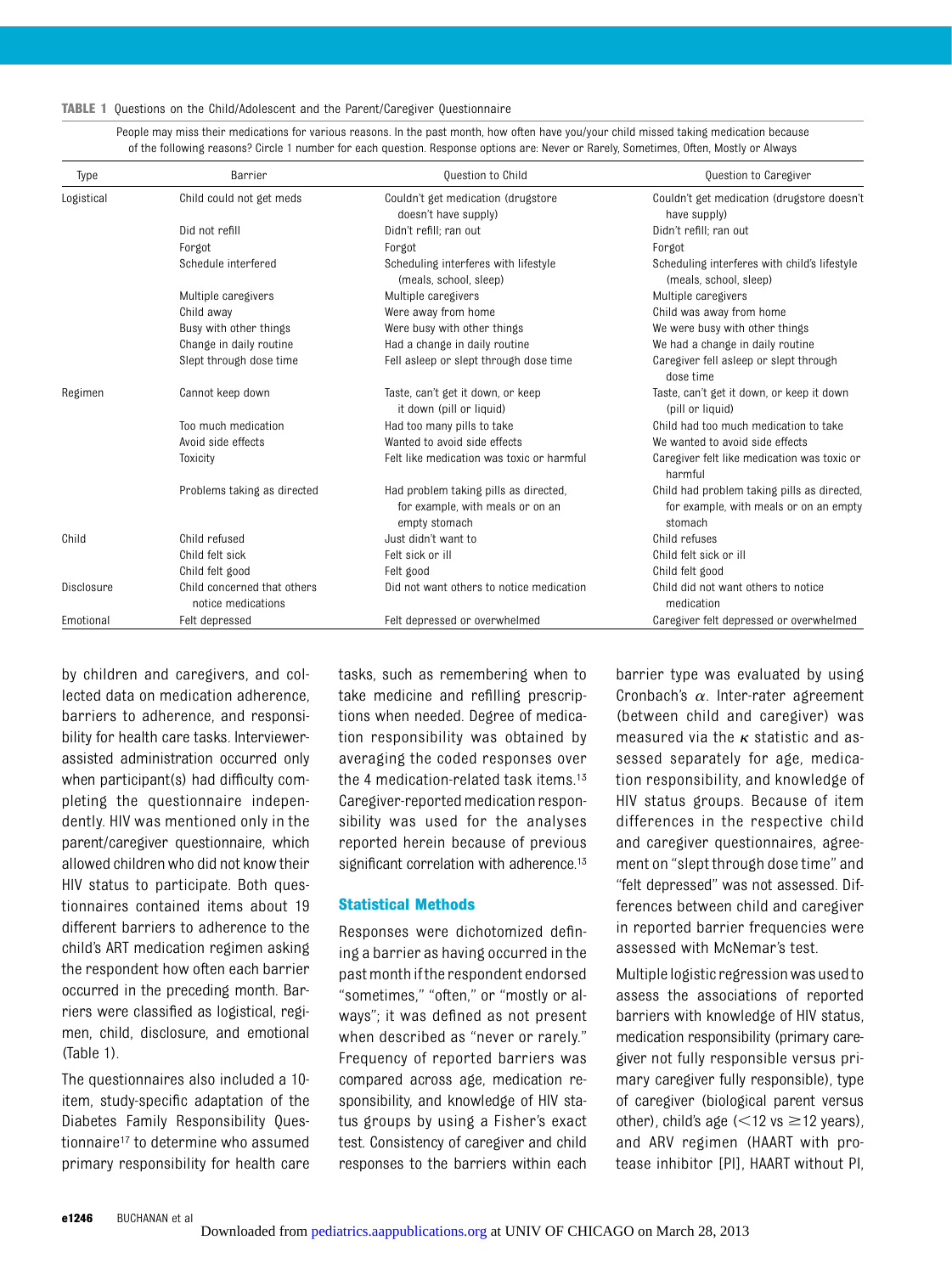or non-HAART ARV). (Exact logistic regression was used for the logistical barriers due to small cell counts.) The child-reported barriers and the caregiver-reported barriers were modeled separately. All statistical tests were 2-sided, done at the .05 significance level, and were conducted by using SAS version 9 (SAS Institute, Cary, NC).

#### RESULTS

#### Participant Characteristics

For P1042S, 159 perinatally infected children and youth were randomly selected from potentially eligible P219C participants and agreed to participate. Among those enrolled, 151 were considered evaluable. Eight were considered nonevaluable because of an eligibility disqualification after enrollment  $(n = 4)$ , withdrawal of consent before study completion  $(n = 2)$ , missed clinic/study visits  $(n = 1)$ , and a randomization error ( $n = 1$ ; consent obtained for P219C data extraction but not for P1042S data collection). Eligibility disqualifications consisted of being outside the window for required 219C NP testing, not being on ART, and discontinuation from 219C study. Of the 151, 120 child/caregiver dyads had complete barriers to adherence data. Child participants were primarily African American (55%) or Hispanic (28%), 54% were boys, and the mean age at enrollment was  $12.8$  years  $(SD = 2.39)$ , range 8 to 18 years, median  $= 12.35$ , interquartile range  $=$  3.63). Forty-eight children (40%) were  $\leq$  12 years old and the remaining were 12 to 18 years old. At study entry, 34% had previous Centers for Disease Control and Prevention Class C classification; mean CD4% was 29.2% (range 2% to 54%); mean viral load was  $2.9 \log_{10}$  copies/mL (range 1.1 to  $5.9 \log_{10}$ copies/mL); and  $40\%$  had detectable viral load  $(>400$  copies/mL). Most youth had knowledge of their HIV status (76%) and spoke English as

their primary language (87%). Twentysix percent of youth had repeated a grade in school, and 40% required special assistance or special education classes.

At baseline, most youth were on HAART (93%). The distribution of ART regimens was as follows: nucleoside reverse transcriptase inhibitor (NRTI) and PI regimens (56%); non-nucleoside reverse transcriptase inhibitor (NNRTI), NRTI, and a PI (19%); NNRTIs and NRTIs (17%); and different regimens (8%). Most were on a PI-containing regimen (77%) and were taking medications twice daily (94%).

Of the 120 dyads, 66 children (55%) and 73 caregivers (61%) reported the child had missed a dose in the preceding month. Of children with available pill count data ( $n = 96$ ), 49% were considered nonadherent (consumed  $<$ 90% of prescribed medications).

Fewer than half (42%) of the youth had a biological parent as their primary caregiver. Two-thirds of primary caregivers (68%) had completed a high school education or higher. For youth whose caregiver rated their degree of medication responsibility ( $n = 119$ ), 62 (52%) had their caregiver fully responsible for medications, 43 (36%) shared responsibility with their parent/caregiver, and 14 (12%) were fully responsible for their medications.

#### Barriers to Adherence

Figures 1 and 2 illustrate the distribution of barriers to adherence reported by either the child/adolescent (Fig 1) or parent/caregiver (Fig 2), respectively. Logistical issues were the most common barrier type cited by both children (62%) and caregivers (47%). Children more frequently cited regimen issues (29%) and child-related issues (33%), compared with caregivers who cited regimen issues (13%) and child-related issues (25%) less often. The most commonly cited logistical issue was "child

forgot to take medications." Other frequent child/adolescent-reported barriers were logistical in nature and included "slept through dose time" (28%), "child away" (23%), "busy with other things" (22%), and "did not refill" (21%). Additional frequent parent/ caregiver-reported barriers were either logistical or child-related, including "change in daily routine" (18%), "child away" (17%), "child refused" (12%), "child felt good" (11%), and "busy with other things" (11%).

Both children and caregivers were consistent in their responses to different logistical barriers (Cronbach's  $\alpha$ : 0.84 and 0.74, respectively). Child responses to different regimen barriers were also consistent (Cronbach's  $\alpha$  = 0.80); however, child and caregiver responses within other types of barriers were not consistent.

# Agreement Between Child and Caregiver Report

Children more often than caregivers reported having at least 1 barrier to adherence ( $P = .008$ ). There was little to no agreement between children and caregivers for more than half (63%) of the 19 barriers ( $\kappa$  < 0.2 in Table 2). There was significant agreement between child and caregiver report of the following barriers: "forgot" ( $\kappa = 0.41$ ,  $P < .001$ , "taste/cannot get it down"  $(\kappa = 0.44, P < .001)$ , "child was away from home" ( $\kappa$  = 0.38, P < .001), "child refused" ( $\kappa$  = 0.26, P = .01), and "child felt good" ( $\kappa = 0.24$ ,  $P = .02$ ) (Table 2). There was significant but weak agreement for the barrier "child/caregiver was busy with other things" ( $\kappa = 0.19$ ,  $P = .03$ ). Children and caregivers tended to agree about the type of barrier, but did not agree on the specific barriers within a type.

When the sample was stratified by age, medication responsibility, or knowledge of HIV status, agreement results for some strata differed from those for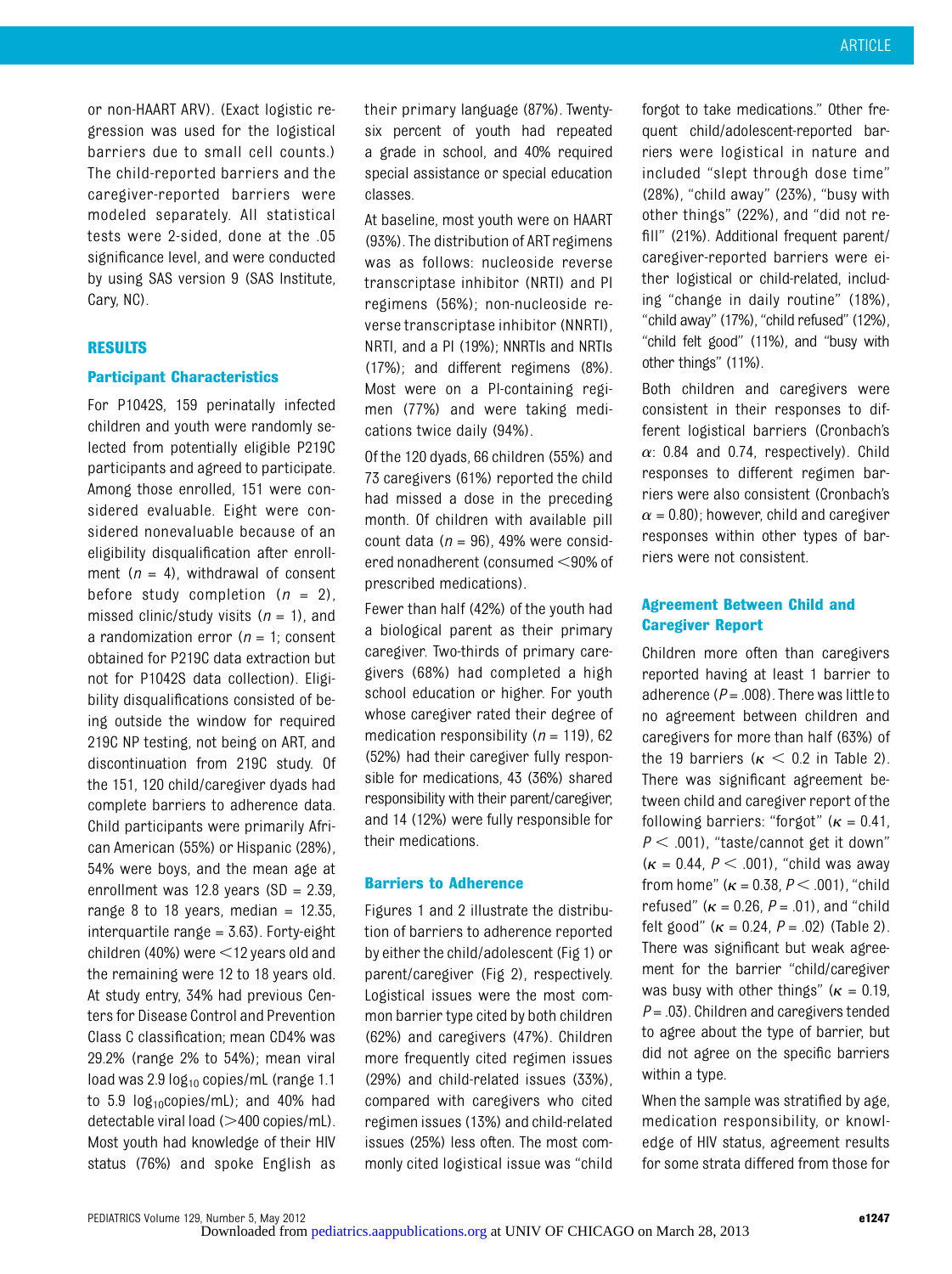





#### FIGURE 2

Caregiver-reported barriers to adherence ( $n = 120$ ).

the entire sample. For younger children (ages 8 to 12 years), there was significant and moderate agreement on the barrier "busy with other things" ( $\kappa$  = 0.33,  $P = .05$ ) and no significant agreement on the barrier "child felt good". For older children (ages 12 to 18 years), we did not find significant agreement on the barriers "cannot keep down", "child refused" and "busy with other things". Among dyads where the caregiver was not fully responsible for medication, there was significant agreement on the barrier "did not refill" ( $\kappa$  = 0.46, P = .003) but there was no significant agreement found on the barriers "cannot keep down," "child refused," "child felt good" and "busy with other things". Among dyads where the caregiver was fully responsible, we found significant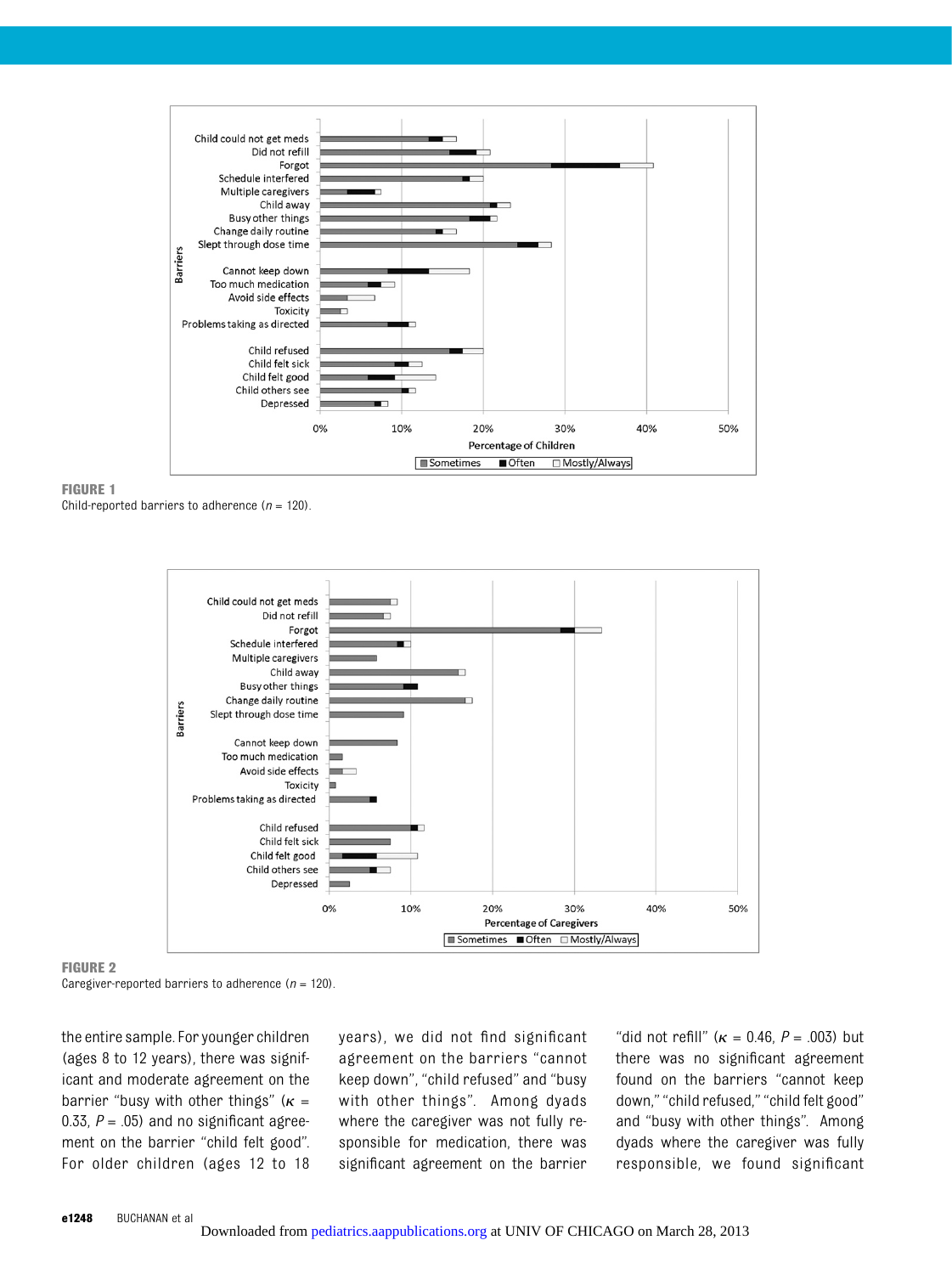|  |  |  |  |  |  |  |  |  |  | <b>TABLE 2</b> Type of Barriers and Inter-rater Agreement on Barriers to Medication Adherence <sup>a</sup> |
|--|--|--|--|--|--|--|--|--|--|------------------------------------------------------------------------------------------------------------|
|--|--|--|--|--|--|--|--|--|--|------------------------------------------------------------------------------------------------------------|

| Type              | Barrier                                           | к       | 95% CI for $\kappa$ | Exact P Value |
|-------------------|---------------------------------------------------|---------|---------------------|---------------|
| Logistical issues | Any logistical issue                              | 0.44    | (0.29, 0.59)        | < 0.01        |
|                   | Child could not get meds                          | $-0.05$ | $(-0.19, 0.09)$     | .70           |
|                   | Did not refill                                    | 0.14    | $(-0.05, 0.33)$     | .09           |
|                   | Forgot                                            | 0.41    | (0.25, 0.58)        | < 0.01        |
|                   | Schedule interfered                               | 0.10    | $(-0.09, 0.30)$     | .26           |
|                   | Multiple caregivers                               | 0.06    | $(-0.17, 0.29)$     | > 99          |
|                   | Child away                                        | 0.38    | (0.18, 0.58)        | < 0.001       |
|                   | Busy with other things                            | 0.19    | $(-0.01, 0.39)$     | .03           |
|                   | Change in daily routine                           | 0.15    | $(-0.06, 0.35)$     | .19           |
| Regimen issues    | Any regimen issue                                 | 0.35    | (0.17, 0.53)        | < 0.01        |
|                   | Cannot keep down                                  | 0.44    | (0.21, 0.66)        | < 0.01        |
|                   | Too much medication                               | $-0.03$ | $(-0.06, 0.01)$     | > 99          |
|                   | Avoid side effects                                | $-0.05$ | $(-0.08, -0.01)$    | > 99          |
|                   | Toxicity                                          | $-0.01$ | $(-0.04, 0.01)$     | > 99          |
|                   | Problems taking as directed                       | 0.12    | $(-0.11, 0.36)$     | .19           |
| Child Issues      | Any child issue                                   | 0.24    | (0.06, 0.42)        | .01           |
|                   | Child refused                                     | 0.26    | (0.05, 0.47)        | .01           |
|                   | Child felt sick                                   | 0.08    | $(-0.13, 0.29)$     | .60           |
|                   | Child felt good                                   | 0.24    | (0.00, 0.48)        | .02           |
| Disclosure issues | Child concerned that others<br>notice medications | 0.19    | $(-0.06, 0.44)$     | .07           |

CI, confidence interval.

a The barriers, "depression" and "slept through dose time," were not included in this table because the questions were different for child and caregiver.

agreement on the barriers "problems taking as directed" and "child concerned that others notice medications" ( $\kappa$  = 0.30,  $P = 0.02$  and  $\kappa = 0.41$ ,  $P = 0.008$ , respectively) but found no significant agreement on the barriers "child away," "child felt good" and "busy with other things." Children who did not know their HIV status had significant agreement on the barriers "child concerned that others notice medications"  $(k = 1, P = .003)$  but had no significant agreement on the barriers "forgot," "child refused" and "busy with other things." Children who knew their HIV status had no significant agreement on the barrier "busy with other things."

# Correlates of Child-Reported Barriers to Adherence

Older children reported the barrier "forgot" more often than younger children (49% vs 29%,  $P = .04$ ). Children who shared responsibility reported both "forgot" and "busy with other things" more often than children whose caregiver was fully responsible (58% vs 26%,  $P < .001$  and

30% vs 15%,  $P = 0.05$ , respectively). Children who knew their HIV status reported the barrier "forgot" and "slept through dose time" more often than children who did not know their status (48% vs 18%,  $P = 0.004$  and 35% vs 11%,  $P = .02$ ).

After adjusting for child's age, type of caregiver, and medication responsibility, children who knew their HIV status had 3 times the odds of reporting a logistical barrier ( $P = .01$ ). Children with a biological parent as their primary caregiver had twice the odds of reporting a regimen barrier ( $P = .05$ ), 8 times the odds of reporting disclosure as a barrier ( $P = .001$ ), and 4 times the odds of reporting depression as a barrier ( $P = .05$ ).

## Correlates of Caregiver-Reported Barriers to Adherence

Caregivers who shared responsibility reported "forgot" more often than dyads where the caregiver was fully responsible (47% vs 21%,  $P = .003$ ). Similarly, caregivers of children who knew their HIV status reported the

barrier "forgot" more often than those who did not know their status (42% vs 11%,  $P = .003$ ). In multiple logistic regression models, medication responsibility, knowledge of HIV status, child age, and type of caregiver were not significantly associated with any of the caregiver-reported barrier types. Similarly, type of ARV regimen was not significantly associated with caregiver report of a regimen barrier.

### **DISCUSSION**

Farley and colleagues<sup>8</sup> found significant inter-rater agreement in reporting at least 1 barrier to adherence, by using data from the same cohort of children analyzed here. In this analysis, we looked more closely at barriers to adherence by examining inter-rater agreement with respect to each barrier and with respect to the different barrier types. If both child and caregiver reported an obstacle to taking medications, it is more likely that the barrier truly exists or that the child and caregiver share perceptions regarding the difficulties inherent in maintaining daily adherence to a complex medication regimen.

There are many barriers to HIV medication adherence, and children/adolescents and their caregivers do not perceive them consistently. Forgetting to take medications was the most commonly reported barrier to ART medication adherence (41%for children; 33%forcaregivers). In a 2006 meta-analysis of 18 studies of adherence to HAART, which included both children and adults, simply forgetting to take medications was commonly reported as a barrier (37%).18 Health care providers should work with families to find the most palatable/tolerable regimen for the child (ie, formulary, taste, pill size, number of pills), develop appropriate dose-timing schedules (ie, linked to realistic daily activities and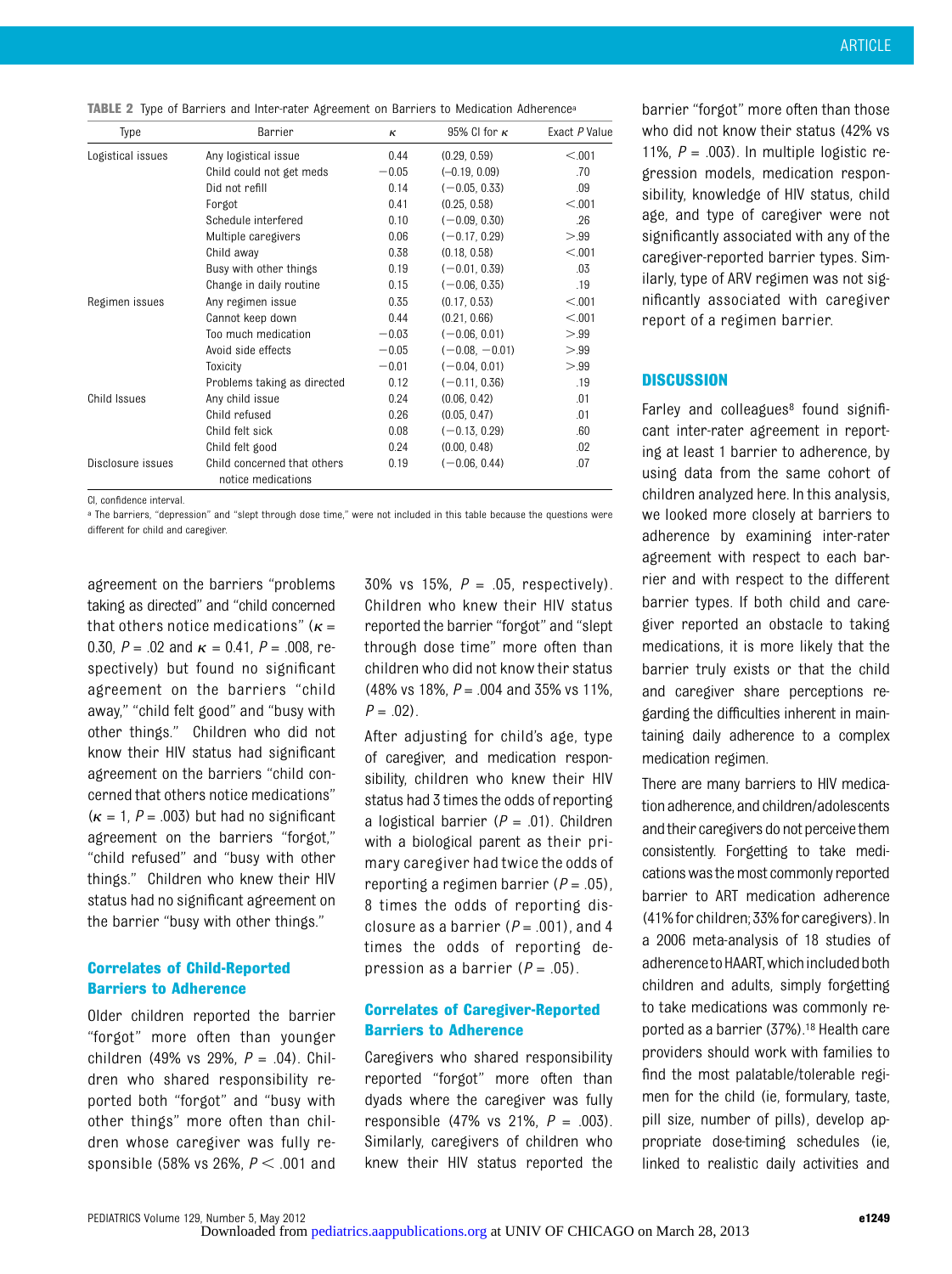times of day), and incorporate medication reminders and social supports.

Both children and caregivers were consistent in their responses to questions about logistical barriers. Children reporting some logistical barriers actually may be dealing with a number of other significant home life issues. These children often face a multitude of life stressors, such as poverty, family instability, and transfer among multiple residences, which can impede their ART access and adherence.19 The child's circumstances should be assessed in their entirety, and appropriate supports put in place, if possible.

Child refusal was a commonly cited barrier, as was the child's report of having concerns about disclosure. These findings highlight the importance of integrated mental health services coordinated within HIV care settings. Incorporating these services with the child's HIV care could facilitate a better understanding of the child's mental health needs and perceptions of his or her HIV disease for both the caregiver and provider.

The lack of agreement observed for many barriers suggests caregivers and children have different perceptions of the factors that affect adherence. This finding highlights the utility of talking with both youth and caregivers, separately if needed, in routine clinical care. For example, when children are

considered by their parents or caregivers to be ready to assume more responsibility for their own medicationtaking, the child and caregiver might participate together in a training that not only addresses the importance of adherence, but also guides the development ofthe plantheywillfollowto achieve and sustain adherence. During the transition of responsibility, children and caregivers should meet regularly with their health care provider(s) to monitor adherence, discuss their approach to adherence, and modify the plan as needed. If the child/ adolescent is not ready to take full responsibility, caregiver support may be continued and phased out gradually once the youth can take on this responsibility independently.

The lack of significant inter-rater agreement with respect to some barriers may be attributed to lack of statistical power owing to the low reported frequency of occurrence. We should be cautious in our interpretations about the lack of significant agreement with respect to some of these barriers.

This study is notwithout limitations. The child questionnaire did not mention HIV status or HIV medications, in particular. For this analysis,the barriers perceived were assumed to be with regard to ART medications, but it is possible child respondents referred to other medications. Because this is a secondary analysis, the results reported may be underpowered particularly within subgroups, and therefore, we may not be detecting all differences that may be of clinical value. A future, adequately poweredanalysisthat alsoconsidersthe preservation of the overall significance level is recommended for the hypotheses generated herein.

### **CONCLUSIONS**

Although moderate inter-rater agreement was observed for several adherence barriers, lack of agreement was observed for more than half, suggesting significant discrepancies between children's and caregiver's perceptions of factors that influence medicationtaking. Such discrepancies may result in inadequate adherence support for the child and/or difficulty transitioning medication responsibility from caregiver to child. Thus, the findings of this study indicate a need for interventions that involve both child and caregiver to provide support, sustain adherence, improve communication, and appropriately transition responsibility. These findings also suggest that providers should explicitly assess both the children's and caregivers' perceptions of barriers to adherence and encourage caregivers to discuss these barriers with their children and develop a collaborative plan together to address them.

#### REFERENCES

- 1. Patel K, Hernán MA, Williams PL, et al; Pediatric AIDS Clinical Trials Group 219/219C Study Team. Long-term effectiveness of highly active antiretroviral therapy on the survival of children and adolescents with HIV infection: a 10-year follow-up study. Clin Infect Dis. 2008;46(4):507–515
- 2. Ballif M, Ledergerber B, Battegay M, et al; Swiss HIV Cohort Study. Impact of previous virological treatment failures and adherence on the outcome of antiretroviral therapy in 2007. PLoS ONE. 2009;4(12):e8275
- 3. Carpenter CC, Cooper DA, Fischl MA, et al. Antiretroviral therapy in adults: updated recommendations of the International AIDS Society-USA Panel. JAMA. 2000;283(3):381–390
- 4. Brogly S, Williams P, Seage GR III, Oleske JM, Van Dyke R, McIntosh K PACTG 219C Team. Antiretroviral treatment in pediatric HIV infection in the United States: from clinical trials to clinical practice. JAMA. 2005;293(18):2213–2220
- 5. Murphy DA, Sarr M, Durako SJ, Moscicki AB, Wilson CM, Muenz LR; Adolescent

Medicine HIV/AIDS Research Network. Barriers to HAART adherence among human immunodeficiency virus-infected adolescents. Arch Pediatr Adolesc Med. 2003; 157(3):249–255

6. Van Dyke R, Lee S, Johnson G, et al. Reported adherence as a determinant of response to highly active antiretroviral therapy in children who have human immunodeficiency virus infection. Pediatrics. 2002;109(4). Available at: www.pediatrics. org/cgi/content/full/109/4/e61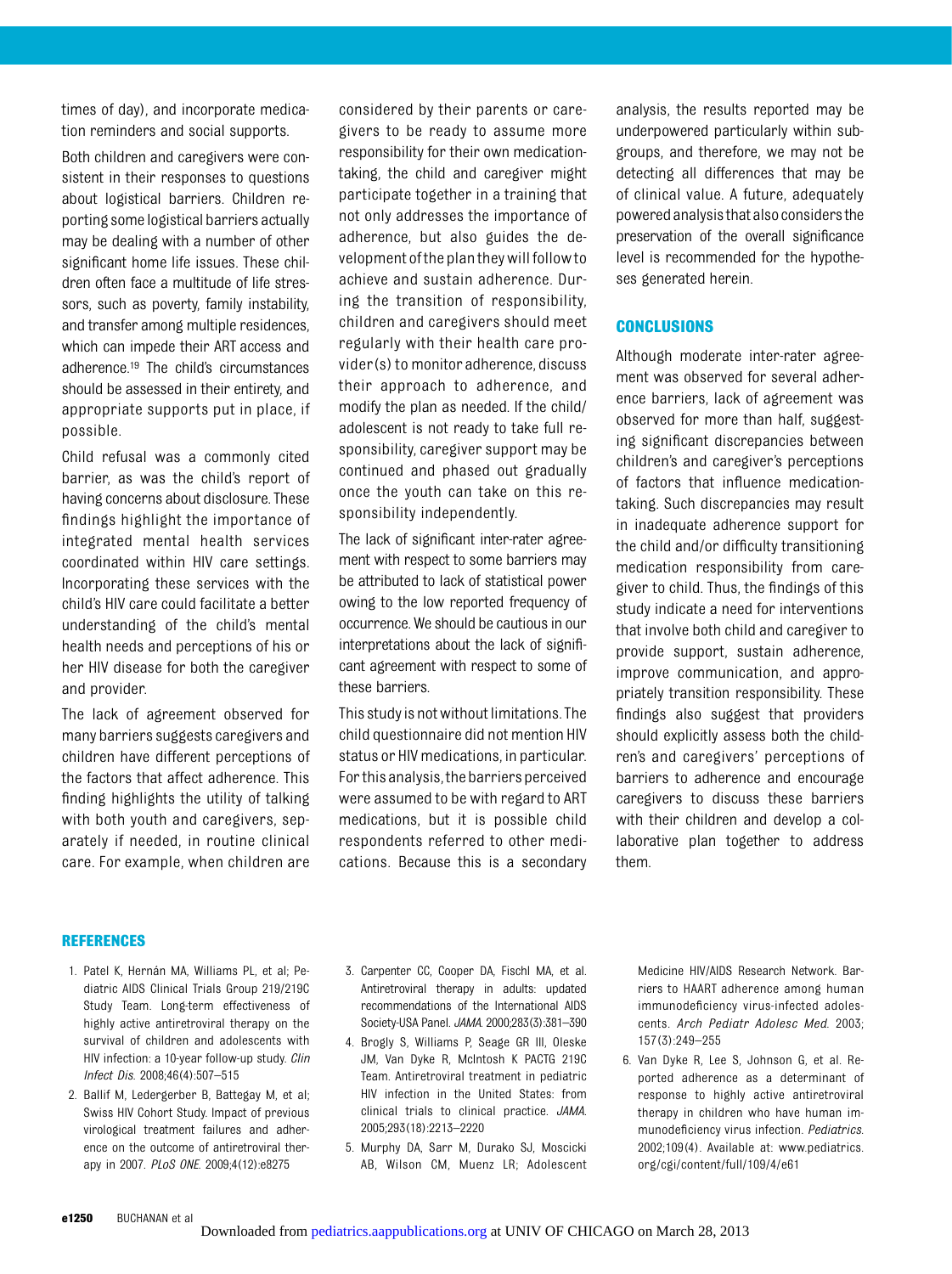- 7. Catz SL, Kelly JA, Bogart LM, Benotsch EG, McAuliffe TL. Patterns, correlates, and barriers to medication adherence among persons prescribed new treatments for HIV disease. Health Psychol. 2000;19(2):124– 133
- 8. Farley JJ, Montepiedra G, Storm D, et al; PACTG P1042S Team. Assessment of adherence to antiretroviral therapy in perinatally HIV-infected children and youth using selfreport measures and pill count. J Dev Behav Pediatr. 2008;29(5):377–384
- 9. Dolezal C, Mellins C, Brackis-Cott E, Abrams EJ. The reliability of reports of medical adherence from children with HIV and their adult caregivers. J Pediatr Psychol. 2003;28 (5):355–361
- 10. Martin S, Elliott-DeSorbo DK, Wolters PL, et al. Patient, caregiver and regimen characteristics associated with adherence to highly active antiretroviral therapy among HIV-infected children and adolescents. Pediatr Infect Dis J. 2007;26(1):61–67
- 11. Mellins CA, Brackis-Cott E, Richards A, Abrams E, Nicholas S. Patterns of HIV status disclosure to perinatally HIV-infected children and subsequent mental health outcomes. Clin Child Psychol Psychiatry. 2003;7:101–114
- 12. Mellins CA, Brackis-Cott E, Dolezal C, Abrams EJ. The role of psychosocial and family factors in adherence to antiretroviral treatment in human immunodeficiency virus-infected children. Pediatr Infect Dis J. 2004;23(11): 1035–1041
- 13. Naar-King S, Montepiedra G, Nichols S, et al; PACTG 1042S Team. Allocation of family responsibility for illness management in pediatric HIV. J Pediatr Psychol. 2009;34(2):187–194
- 14. Williams PL, Storm D, Montepiedra G, et al; PACTG 219C Team. Predictors of adherence to antiretroviral medications in children and adolescents with HIV infection. Pediatrics. 2006;118(6). Available at: www.pediatrics.org/cgi/content/full/118/6/e1745
- 15. Centers for Disease Control and Prevention. 1994 Revised classification system for human

immunodeficiency virus infection in children less than 13 years of age. MMWR Recomm Rep. 1994;43(RR-12):1–10

- 16. Centers for Disease Control and Prevention. 1993 Revised classification system for HIV infection and expanded surveillance case definition for AIDS among adolescents and adults. MMWR Recomm Rep. 1992;41 (RR-17):1–19
- 17. Anderson BJ, Auslander WF, Jung KC, Miller JP, Santiago JV. Assessing family sharing of diabetes responsibilities. J Ped Psych. 1990; 15:477–492
- 18. Mills EJ, Nachega JB, Bangsberg DR, et al. Adherence to HAART: a systematic review of developed and developing nation patientreported barriers and facilitators. PLoS Med. 2006;3(11):e438
- 19. Havens J, Mellins C, Hunter J. Psychiatric aspects of HIV/AIDS in childhood and adolescence. In: Rutter M, Taylor E, eds. Child and Adolescent Psychiatry. 4th ed. Oxford, UK: Blackwell; 2002:828–841

(Continued from first page)

PEDIATRICS (ISSN Numbers: Print, 0031-4005; Online, 1098-4275).

Copyright © 2012 by the American Academy of Pediatrics

FINANCIAL DISCLOSURE: The authors have indicated they have no financial relationships relevant to this article to disclose.

FUNDING: Overall support for the International Maternal Pediatric Adolescent AIDS Clinical Trials Group was provided by the National Institute of Allergy and Infectious Diseases (U01 AI068632), the Eunice Kennedy Shriver National Institute of Child Health and Human Development, and the National Institute of Mental Health (AI068632). This work was supported by the Statistical and Data Analysis Center at Harvard School of Public Health, under the National Institute of Allergy and Infectious Diseases cooperative agreement #5 U01 AI41110 with the Pediatric AIDS Clinical Trials Group and #1 U01 AI068616 with the International Maternal Pediatric Adolescent AIDS Clinical Trials Group. Support of the sites was provided by the National Institute of Allergy and Infectious Diseases and the Eunice Kennedy Shriver National Institute of Child Health and Human Development International and Domestic Pediatric and Maternal HIV Clinical Trials Network (contract number N01-DK-9-001/HHSN267200800001C). Funded by the National Institutes of Health (NIH).

COMPANION PAPER: A companion to this article can be found on page e1324, online at [www.pediatrics.org/cgi/doi/10.1542/peds.2012-0526](http://www.pediatrics.org/cgi/doi/10.1542/peds.2012-0526).